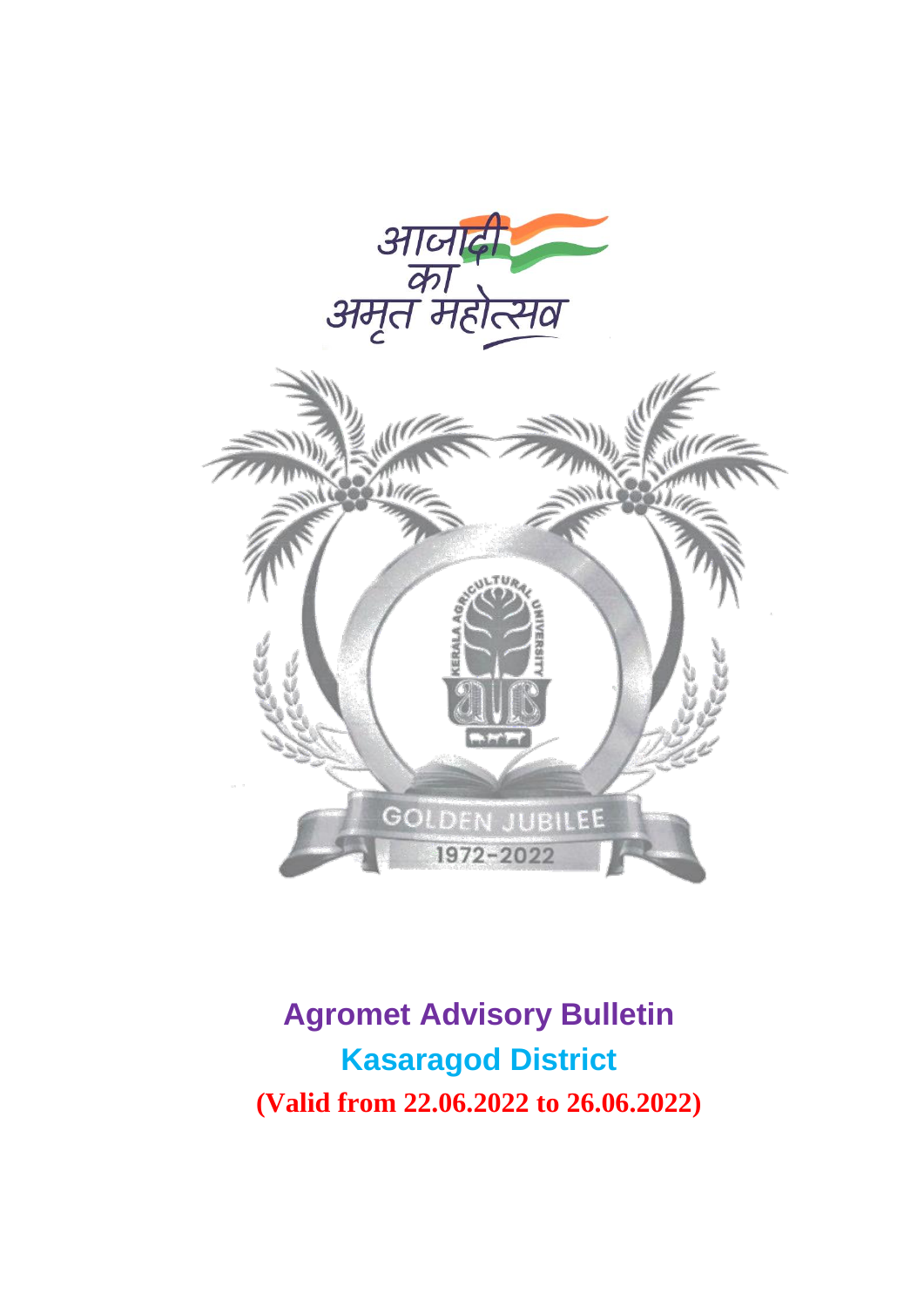

## **Agromet Advisory Bulletin for the District, Kasaragod (Valid from 22.06.2022 to 26.06.2022)**



*(Issued jointly by Kerala Agricultural University Regional Agricultural Research Station Pilicode & India Meteorological Department)*

**Bulletin Number: Pilicode/Ksd-49/2022 Date:21/062022** 

## **A.Weather Summary of preceding five days**

| Rainfall,<br>mm | Max. temp., $^{\circ}C$ | $\rm ^{o}C$<br>Min. temp., | R. H., %  | Wind speed, Km/h |
|-----------------|-------------------------|----------------------------|-----------|------------------|
| 98.0            | $30.5 - 31.0$           | - 24.0                     | $85 - 96$ | $00 - 03$        |

## **B.Weather forecast for next five days**

| Parameters                | 22-06-2022 | 23-06-2022 | 24-06-2022 | 25-06-2022 | 26-06-2022 |
|---------------------------|------------|------------|------------|------------|------------|
| Rainfall, mm              | 20         | 10         | 17         | 16         | 14         |
| Max. Temp, °C             | 32         | 32         | 32         | 32         | 32         |
| Min. Temp, <sup>o</sup> C | 24         | 24         | 24         | 24         | 24         |
| Max. Relative Humidity, % | 97         | 97         | 97         | 97         | 97         |
| Min. Relative Humidity, % | 85         | 85         | 85         | 85         | 85         |
| Wind speed, km/h          |            | 3          | 3          | 3          |            |
| Wind direction, degrees   | 270        | 200        | 200        | 250        | 270        |
| Total cloud cover, octa   | 8          | 8          | 8          | 8          | 8          |

## **C. Agrometeorological Advisories**

Sd/- Nodal Officer, GKMS Project, RARS Pilicode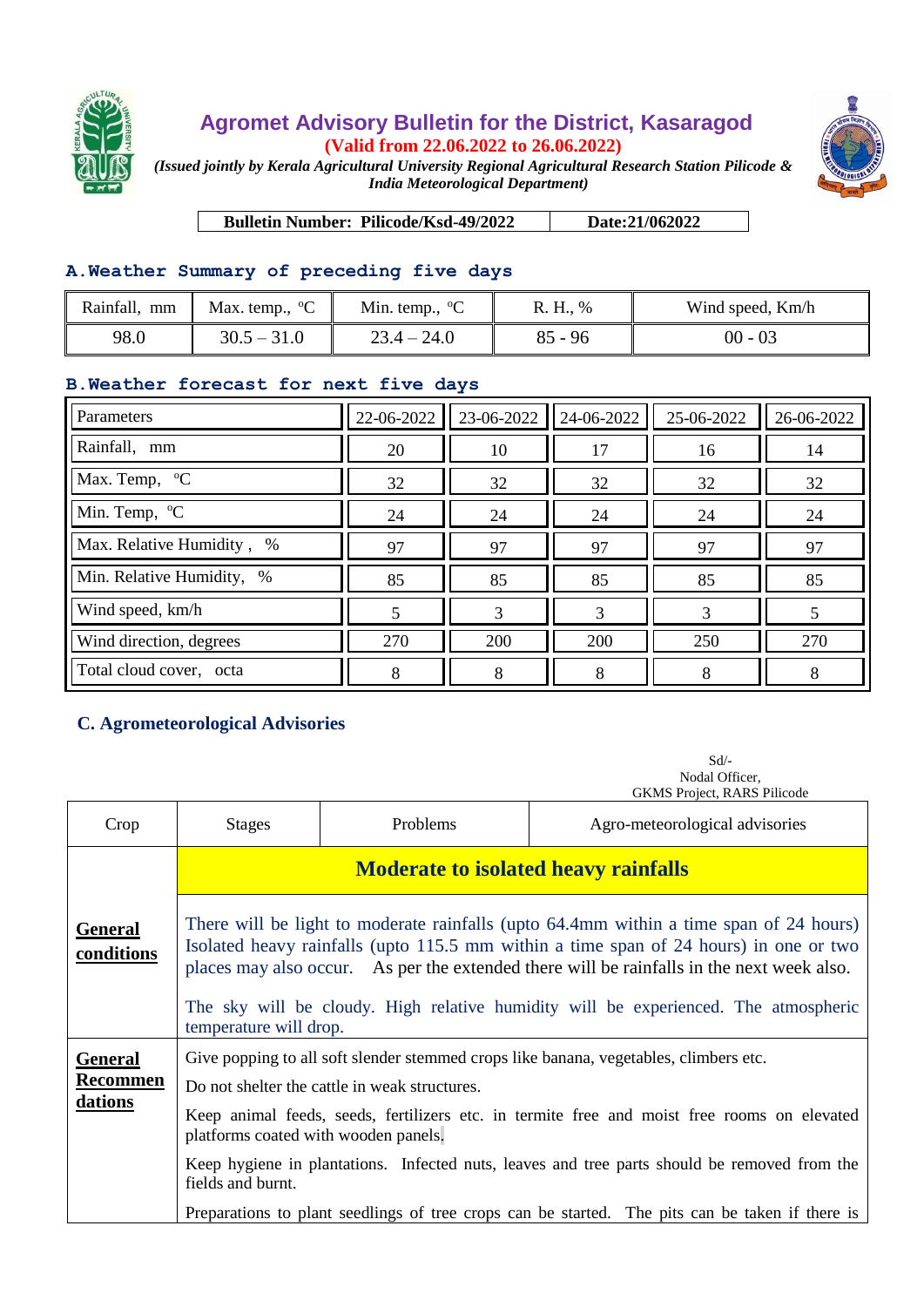|                                             | sufficient moisture content in the soil. Ensure proper distance between the plants. The $\frac{2}{3}$ portions<br>of the pits should be filled with the mixture of topsoil and powdered dry cow dung/compost.    |                                                                                                                                                                                                                                                                                                                                                                               |                                                                                                                                                                                                                                                                                                                          |  |
|---------------------------------------------|------------------------------------------------------------------------------------------------------------------------------------------------------------------------------------------------------------------|-------------------------------------------------------------------------------------------------------------------------------------------------------------------------------------------------------------------------------------------------------------------------------------------------------------------------------------------------------------------------------|--------------------------------------------------------------------------------------------------------------------------------------------------------------------------------------------------------------------------------------------------------------------------------------------------------------------------|--|
|                                             | Care should be taken to keep the graft/bud unions above the ground while planting<br>grafted/budded planting materials of tree crops                                                                             |                                                                                                                                                                                                                                                                                                                                                                               |                                                                                                                                                                                                                                                                                                                          |  |
|                                             | Tree crops can be given fertilizers now                                                                                                                                                                          |                                                                                                                                                                                                                                                                                                                                                                               |                                                                                                                                                                                                                                                                                                                          |  |
|                                             | It is better to keep a buffer stock of paddy seeds, for catch cop if any exigent conditions arises.                                                                                                              |                                                                                                                                                                                                                                                                                                                                                                               |                                                                                                                                                                                                                                                                                                                          |  |
| Paddy<br>(Viruppu:<br>First crop<br>season) | Transplanting<br>Thorough puddling and levelling of fields before transplanting are<br>recommended. Block crab holes on the bunds to prevent loss of water<br>(In places where<br>and nutrients from the fields. |                                                                                                                                                                                                                                                                                                                                                                               |                                                                                                                                                                                                                                                                                                                          |  |
|                                             | water scarcity is<br>not experienced<br>and 18 to 21 days<br>old seedlings are<br>available in                                                                                                                   | Dip the roots of the seedlings in Pseudomonas solutions $(250g/750m)$ of<br>water) for 20 minutes before planting the seedlings in main fields. The<br>will help the plants for better root proliferation and to resist fungal<br>diseases.                                                                                                                                   |                                                                                                                                                                                                                                                                                                                          |  |
|                                             | nursery)                                                                                                                                                                                                         | While transplanting apply the fertilizer; Apply the fertilizer; 400g Urea,<br>900g Mussoorie phos and 150g Muriate of potash for the medium<br>duration varieties and 400g Urea, 700g Mussoorie phos and 120g Muriate<br>of potash for the short duration varieties to each cent (40 square meter) of<br>land area. Apply potash only after two weeks of the lime application |                                                                                                                                                                                                                                                                                                                          |  |
| Paddy                                       | Seedling/tillering<br>stage                                                                                                                                                                                      | Bacterial leaf blight                                                                                                                                                                                                                                                                                                                                                         | Spray supernatant solution of cow dung water<br>mixture (Dispense 20g cow dung in 1 L of<br>water and filter the solution through muslin<br>cloth). Place bags containing bleaching<br>powder (2kg/acre) in the paddy fields. If<br>infection is severe, spray Streptocyclin<br>(150g/200 L of water for 1acre of land). |  |
| Paddy                                       | Tillering                                                                                                                                                                                                        | Stem borer                                                                                                                                                                                                                                                                                                                                                                    | Keep Trichogamma cards (@ 2 cards/ Acre of<br>land) in the fields                                                                                                                                                                                                                                                        |  |
|                                             |                                                                                                                                                                                                                  |                                                                                                                                                                                                                                                                                                                                                                               | If attack is seen, apply Chlorantraniliprole<br>18.5% W/W SC @ 3ml per 10L of water                                                                                                                                                                                                                                      |  |
| Paddy                                       | Tillering                                                                                                                                                                                                        | Leaf folder                                                                                                                                                                                                                                                                                                                                                                   | If leaf folder attack is seen, unfold the leaves<br>by rolling thorny wires/twigs over the canopy.<br>If the attack is severe spot spraying of<br>flubendiamide $@1.0$ ml/10L is recommended.<br>Attack will be more in shaded conditions.<br>Avoid excessive Nitrogenous fertilizers                                    |  |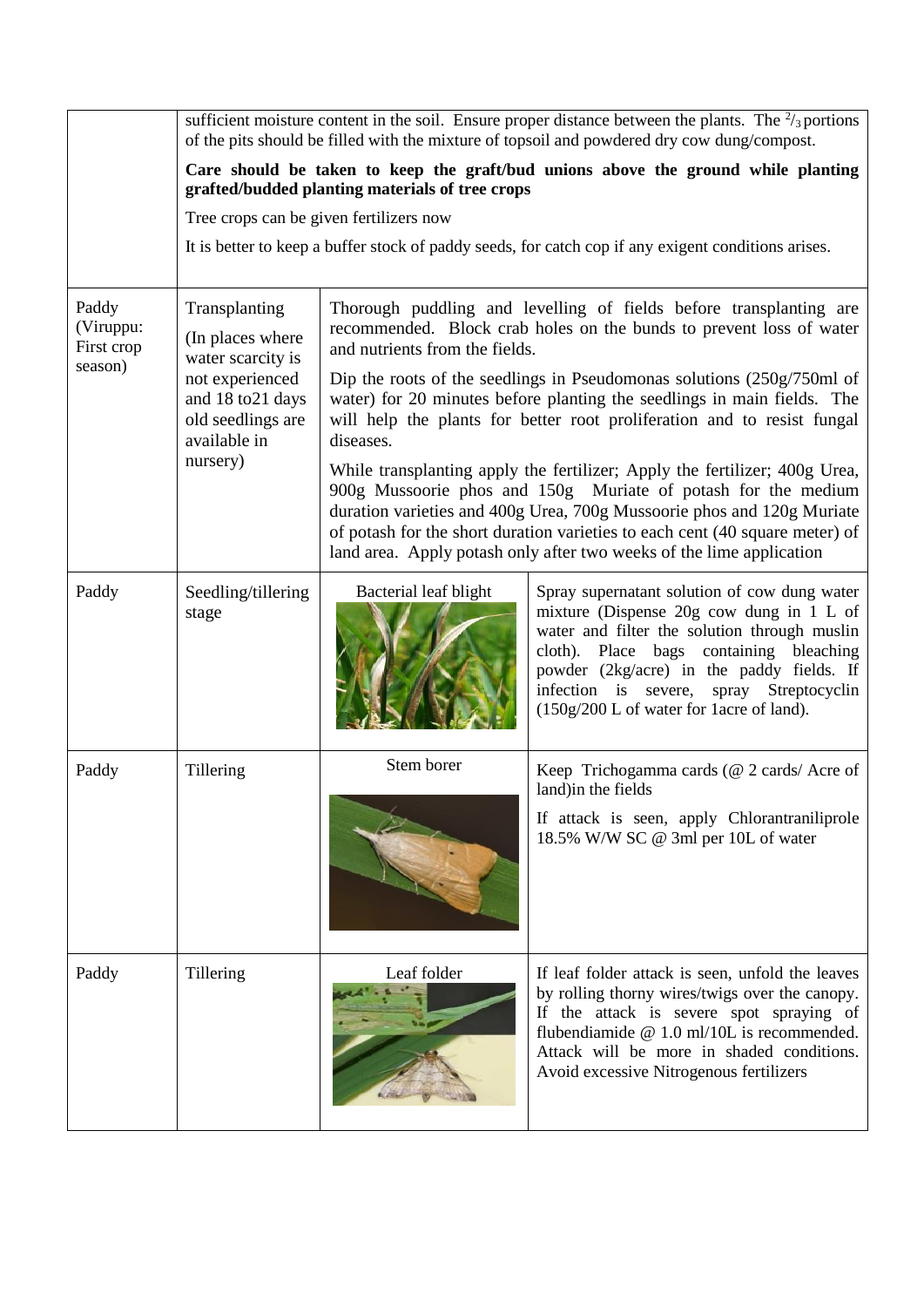| Coconut                | Land preparation<br>and planting | Areas with well drainage should be selected for planting coconut. Coconut<br>cannot withstand water stagnations.<br>When the level of soil moisture attains sufficient for the digging operations,<br>take pits of size 1mx1mx1m. In laterite soils 1.2mx1.2mx1.2m sized pits are<br>required. The recommended optimum spacing for coconut is 7.6m<br>Fill 1/3 portion of the pits with a mixture of topsoil, powdered FYM and<br>wood ash taken in equal proportion. Dig a small pit in the middle of this and<br>plant the seedling, and strengthen it by compacting the soil surrounding the<br>basal nut portion of the seedlings. Care should be taken not to fall any soil in<br>the crown of the seedlings. Provide prop to avoid tilting off of seedlings.<br>Bunds should be provided at the banks of the pits to prevent and collection<br>and stagnation of runoff water in the pits. |                                                                                                                                                                                                                                                                                |  |
|------------------------|----------------------------------|--------------------------------------------------------------------------------------------------------------------------------------------------------------------------------------------------------------------------------------------------------------------------------------------------------------------------------------------------------------------------------------------------------------------------------------------------------------------------------------------------------------------------------------------------------------------------------------------------------------------------------------------------------------------------------------------------------------------------------------------------------------------------------------------------------------------------------------------------------------------------------------------------|--------------------------------------------------------------------------------------------------------------------------------------------------------------------------------------------------------------------------------------------------------------------------------|--|
|                        |                                  |                                                                                                                                                                                                                                                                                                                                                                                                                                                                                                                                                                                                                                                                                                                                                                                                                                                                                                  |                                                                                                                                                                                                                                                                                |  |
|                        |                                  |                                                                                                                                                                                                                                                                                                                                                                                                                                                                                                                                                                                                                                                                                                                                                                                                                                                                                                  |                                                                                                                                                                                                                                                                                |  |
|                        |                                  |                                                                                                                                                                                                                                                                                                                                                                                                                                                                                                                                                                                                                                                                                                                                                                                                                                                                                                  |                                                                                                                                                                                                                                                                                |  |
| Coconut                | Fertilizer<br>application        | Basins can be opened for applying manures and fertilizers application. The<br>radius of the basin should be 1.8m and the depth of the basin should be<br>30cm.                                                                                                                                                                                                                                                                                                                                                                                                                                                                                                                                                                                                                                                                                                                                   |                                                                                                                                                                                                                                                                                |  |
|                        |                                  | For bearing palms apply lime $@1$ to 2 kg per palm. Spread the lime<br>uniformly in the basin and incorporate with the soil. Two weeks after the<br>lime application, apply FYM/Compost/Green leaf manures @ 25kg/palm.<br>Apply chemical fertilizers also. For application of precise quantity of<br>fertilizers, based on exact nutrient requirement, get the soil tested in a soil<br>testing laboratory. In general, an adult palm can be given $360g$ urea $+ 530g$<br>rajphos + $560g$ potash. Also apply $250g$ magnesium sulphate and $100g$<br>borax per tree. For one year old palm apply only $\frac{1}{3}$ <sup>rd</sup> portion of the dose of<br>manures and fertilizers recommended for the adult tree. Likewise, for two<br>years old palm give $\frac{2}{3}$ <sup>rd</sup> portion of the full dose. The palms with age three<br>years and above should be given the full dose. |                                                                                                                                                                                                                                                                                |  |
|                        | All stages                       | Stem bleeding                                                                                                                                                                                                                                                                                                                                                                                                                                                                                                                                                                                                                                                                                                                                                                                                                                                                                    | Chisel out the affected parts and apply<br>Bordeaux paste.                                                                                                                                                                                                                     |  |
|                        |                                  |                                                                                                                                                                                                                                                                                                                                                                                                                                                                                                                                                                                                                                                                                                                                                                                                                                                                                                  | Drench the palm basin (2m radius) with 40<br>litres of 1% Bordeaux mixture or soil<br>drenching of Hexaconazole (Contaf®) 25ml/25<br>litre of water once in 4 months.                                                                                                          |  |
|                        |                                  |                                                                                                                                                                                                                                                                                                                                                                                                                                                                                                                                                                                                                                                                                                                                                                                                                                                                                                  | After one month, apply 5 kg Trichoderma<br>enriched neem cake and 500g of Ayar®<br>(micro nutrient mixture)                                                                                                                                                                    |  |
|                        |                                  | prophylactic measure<br>As<br>apply<br>the<br>a<br>Trichoderma enriched neem cake and Ayar to<br>the surrounding palms also if stem bleeding is<br>prominent in the locality                                                                                                                                                                                                                                                                                                                                                                                                                                                                                                                                                                                                                                                                                                                     |                                                                                                                                                                                                                                                                                |  |
| <b>Black</b><br>pepper | Planting                         | Wilt disease                                                                                                                                                                                                                                                                                                                                                                                                                                                                                                                                                                                                                                                                                                                                                                                                                                                                                     | As prophylactic measure, apply 150 gram of<br>Trichoderma enriched neem cake - cow<br>dung mixture in the basins of the vines and<br>incorporate thoroughly with the soil.<br>If disease already appeared, Spray Redomil<br>$0.2\%$ (2g/litre of water) on the leaves and stem |  |